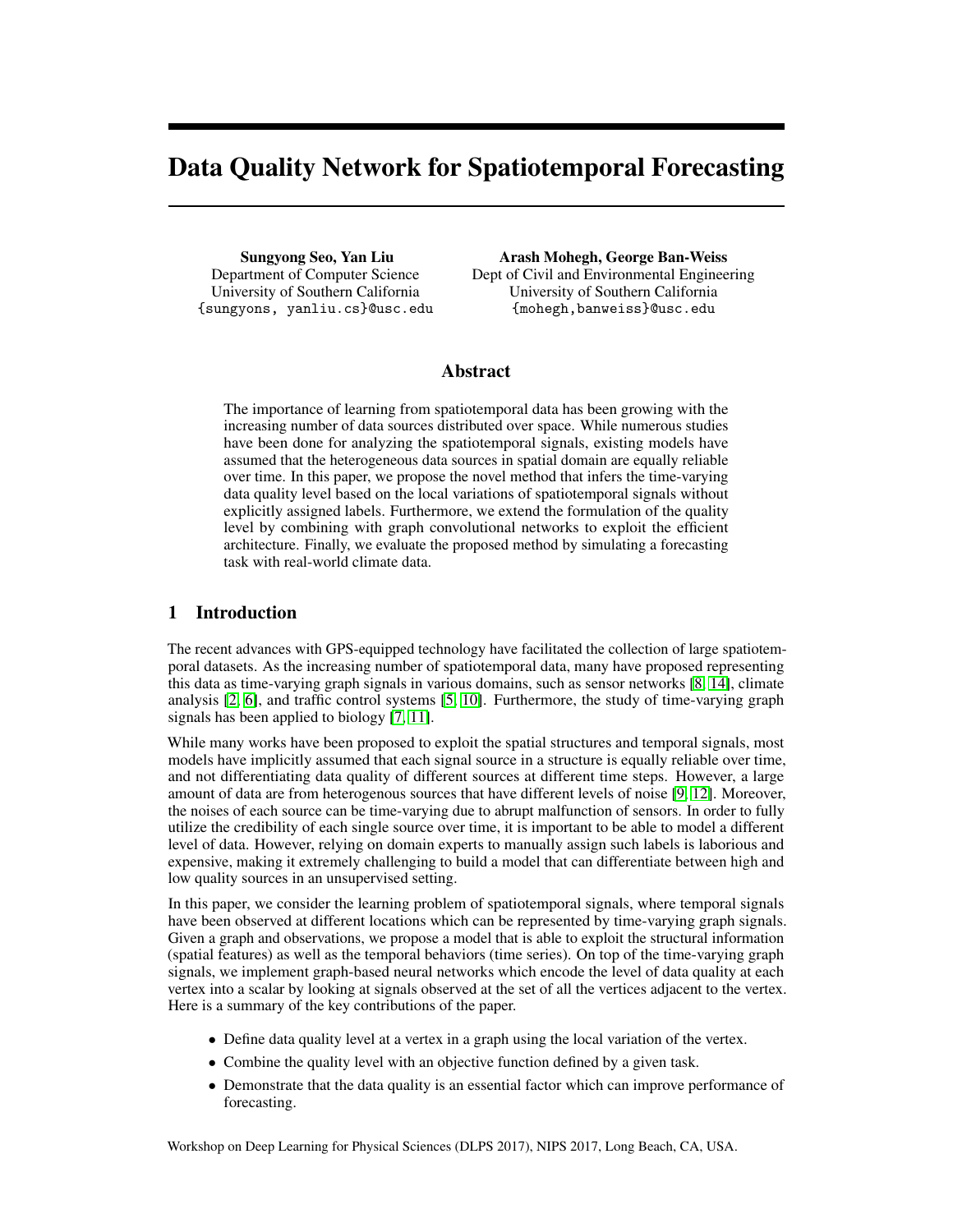#### 2 Preliminaries

**Local Variation** We focus on the graph signals defined on an undirected, weighted graph  $G =$  $(V, \mathcal{E}, \mathbf{W})$ , where V is a set of vertices with  $|V| = N$  and E is a set of edges.  $\mathbf{W} \in \mathbb{R}^{N \times N}$  is a random-walk normalized weighted adjacency matrix which provides how two vertices are relatively close. When the elements  $W_{ij}$  are not be expliticly provided by dataset, the graph connectivity can be constructed by various distance metrics, such as Euclidean distance, cosine similarity, and a Gaussian kernel [\[1\]](#page-4-10), on the vertex features  $V \in \mathbb{R}^{N \times F}$  where F is the dimension of the features.

Once all the structural connectivity is defined, the local variation can be defined by the edge derivative of a given graph signal  $\mathbf{x} \in \mathbb{R}^N$  defined on every vertex [\[13\]](#page-4-11).

<span id="page-1-0"></span>
$$
\left. \frac{\partial \mathbf{x}}{\partial e} \right|_{e=(i,j)} = \sqrt{W_{ij}} (x(j) - x(i)),\tag{1}
$$

where  $e = (i, j)$  is defined as a direction of the derivative and  $x(i)$  is a signal value on the vertex i. The graph gradient of **x** at vertex i can be defined by Eq. [1](#page-1-0) over all edges joining the vertex i.

$$
\nabla_i \mathbf{x} = \left( \left. \frac{\partial \mathbf{x}}{\partial e} \right|_{e=(i,j)} \middle| j \in \mathcal{N}_i \right),\tag{2}
$$

where  $\mathcal{N}_i$  is a set of neighbor vertices of the vertex i. While the dimesion of the graph gradient is different due to the different number of neighbors of each vertex, the local variation at vertex  $i$  can be defined by a norm of the graph gradient:

<span id="page-1-2"></span><span id="page-1-1"></span>
$$
\|\nabla_i \mathbf{x}\|_2^2 = \sum_{j \in \mathcal{N}_i} W_{ij} (x(j) - x(i))^2,
$$
 (3)

Eq. [3](#page-1-1) provides a measure of local variation of  $x$  at vertex i. As it indicates, if all neighboring signals of i are close to the signal at i, the local variation at i should be small and it means *less fluctuated signals* around the vertex. As Eq. [3](#page-1-1) shows, the local variation is a function of a structural connectivity W and graph signals **x**.

The concept of the local variation is easily generalized to multivariate graph signals of M different measures by repeatedly computing Eq. [3](#page-1-1) over all measures.

$$
\mathbf{L}_i = (\|\nabla_i \mathbf{x}^1\|_2^2, \cdots, \|\nabla_i \mathbf{x}^m\|_2^2, \cdots, \|\nabla_i \mathbf{x}^M\|_2^2),
$$
\n(4)

where  $\mathbf{x}^m \in \mathbb{R}^N$  corresponds the mth signals from multiple sensors. As Eq. [4](#page-1-2) indicates,  $\mathbf{L}_i$  is a M dimensional vector describing local variations at the vertex  $i$  with respect to the M different measures.

Finally, it is desired to represent Eq. [4](#page-1-2) in a matrix form to be combined with graph convolutional networks later.

$$
\mathbf{L}(\mathbf{W}, \mathbf{X}) = (\mathbf{D} + \mathbf{W})(\mathbf{X} \odot \mathbf{X}) - 2(\mathbf{X} \odot \mathbf{W}\mathbf{X}),
$$
\n(5)

where **D** is a degree matrix defined as  $D_{ii} = \sum_j W_{ij}$  and  $\odot$  is an element-wise product operator. **X** is a  $N \times M$  matrix describing multivariate graph signals on N vertices and  $\mathbf{x}^m$  is a mth column of **X**.  $\mathbf{L} \in \mathbb{R}^{N \times M}$  is a local variation matrix and  $L_{im}$  is the local variation at the vertex i with respect to the mth signal.

<span id="page-1-3"></span>Data Quality Level While the term of data quality has been used in various ways, it generally means "*fitness of use*" for intended purposes [\[3\]](#page-4-12). In this section, we will define the term under the property of data we are interested in and propose how to exploit the data quality level into a general framework.

Given a multivariate graph signal  $\mathbf{X} \in \mathbb{R}^{N \times M}$  on vertices represented by a feature matrix  $\mathbf{V} \in \mathbb{R}^{N \times F}$ , we assume that a signal value at a certain vertex  $i$  should not be significantly different with signals of neighboring vertices  $j \in \mathcal{N}_i$ . This is a valid assumption if the value at the vertex i is dependent on (or function of) features of the vertex  $V_i$  when an edge weight is defined by a distance in the feature vector space between two vertices. In other word, if two vertices have similar features, they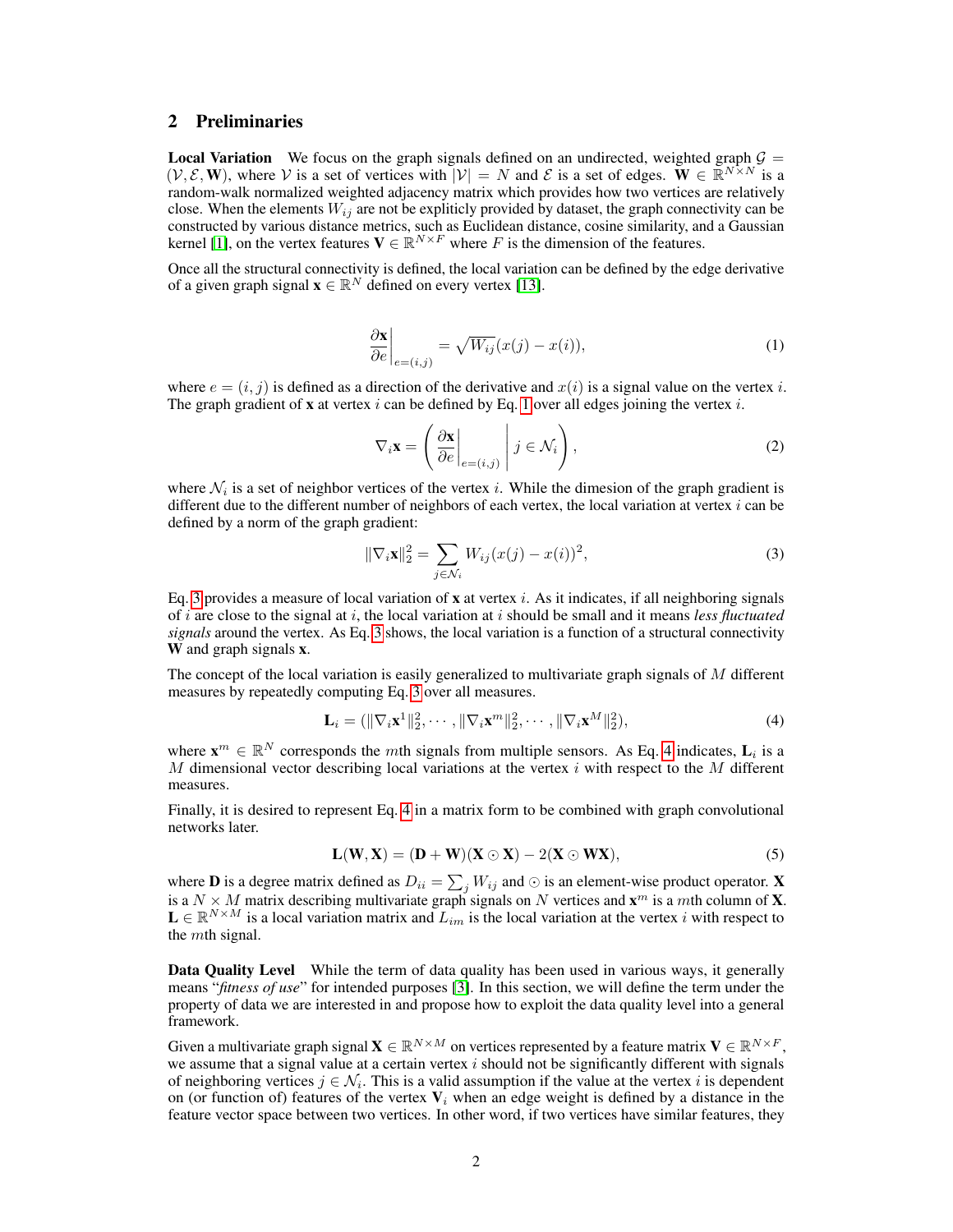are connected to form the graph structure and the signal values observed at the vertices are highly likely similar. There are a lot of domains which follow the assumption, for instance, geographical features (vertex features) and meteorological observations (graph signal) or sensory nervous features and received signals.

Under the assumption, we define the data quality at a vertex  $i$  as a function of local variations of  $i$ :

$$
w_i = q(\mathbf{L}_i),\tag{6}
$$

It is flexible to choose the function q. For example,  $w_i$  can be defined as an average of  $\mathbf{L}_i$ . If so, all measures are equally considered to compute the data quality at vertex  $i$ . In more general sense, we can introduce parameterized q by  $\Phi$  and learn the parameters through data. [\[4\]](#page-4-13) propose a method that learns parameters for graph-based features by the layer-wise graph convolutional networks (GCNs) with arbitrary activation functions. For a single layer GCN on a graph, the latent representation of each node can be represented as:

$$
\mathbf{Z} = \sigma(\hat{\mathbf{A}}\mathbf{X}\mathbf{\Theta}),\tag{7}
$$

where A provides *structural connectivities* of a graph and  $\Theta$  is a trainable parameter matrix.  $\sigma$  is an activation function. By stacking  $\sigma(A\mathbf{X}\Theta)$ , it is able to achieve larger receptive fields with multi-layer GCNs. See details in [\[4\]](#page-4-13).

We can replace  $AX$  with L which is also a function of the weighted adjacency W and the graph signal **X**. Note that values in row i of  $\hat{A}X$  and L are a function of values at i as well as neighbors of i. Although L only exploits nearest neighbors (i.e., 1-hop neighbors), it is possible to consider  $K$ -hop neighbors to compute the local variations by stacking GCN before applying Eq. [3.](#page-1-1) The generalized formula for the data quality level can be represented as:

$$
\mathbf{Z} = \sigma_K(\hat{\mathbf{A}}\sigma_{K-1}(\hat{\mathbf{A}}\cdots\sigma_1(\hat{\mathbf{A}}\mathbf{X}\mathbf{\Theta}_1)\cdots\mathbf{\Theta}_{K-1})\mathbf{\Theta}_K),
$$
\n(8)

$$
\mathbf{w} = \sigma_L(\mathbf{L}(\mathbf{W}, \mathbf{Z})\mathbf{\Phi}).\tag{9}
$$

where K is the number of GCN layers and  $\mathbf{w} = (w_1, w_2, \dots, w_N)$  is the data quality level of each vertex incorporating K-hop neighbors. We propose some constraints to ensure that a higher  $w_i$ corresponds to *less fluctuated* around i. First, we constrain Φ to be positive to guarantee that larger elements in L cause larger L $\Phi$  that are inputs of  $\sigma_L$ . Next, we use an activation function that is inversely proportional to an input, e.g.,  $\sigma_L(x) = \frac{1}{1+x}$ , to meet the relation between the data quality  $w_i$  and the local variations  $\mathbf{L}_i$ . Once w is obtained, it will be combined with an objective function to assign a penalty for each vertex loss function.

#### 3 Model and Experiments

DQ-LSTM Figure [1](#page-3-0) illustrates how data quality networks with LSTM (DQ-LSTM) consists of submodules. Time-varying graph signals on  $N$  vertices can be represented as a tensor form,  $\mathcal{X} \in \mathbb{R}^{N \times M \times T}$  where the total length of signals is T. First, the time-varying graph signals for each vertex are segmentized to be fed into LSTM. For example,  $\mathcal{X}(i, j, h : h + k-1)$  is one of segmentized signals on vertex i. Second, the graph signals for all vertices at the last time stamp  $\mathcal{X}(:,, h+k-1)$ are used as an input of GCNs followed by DQN. Hence, we consider the data quality level by looking at the local variations of the last signals and the estimated quality level  $w_i$  is used to assign a weight on the loss function defined on the vertex  $i$ . We use the mean squared error loss function.

For each vertex  $i$ , DQ-LSTM repeatedly reads inputs, predicts outputs, and updates parameters as many as a number of segmentized length  $k$  time series.

$$
\mathcal{L}_i = \frac{1}{n_i} \sum_{j=1}^{n_i} w_i ||\hat{\mathcal{X}}(i, :, k+j-1) - \mathcal{X}(i, :, k+j-1) ||_2^2 + \beta ||\mathbf{\Phi}||_2^2
$$
(10)

where  $n_i$  is the number of segmentized series on vertex i and  $\hat{\mathcal{X}}(i, k + j - 1)$  is a predicted value from a fully connected layer (FC) which reduces a dimension of an output vector from LSTM.  $L_2$  regularization is used to prevent overfitting. Then, the total loss function over all vertices is  $\mathcal{L} = \frac{1}{N}\sum_{i=1}^N \mathcal{L}_i$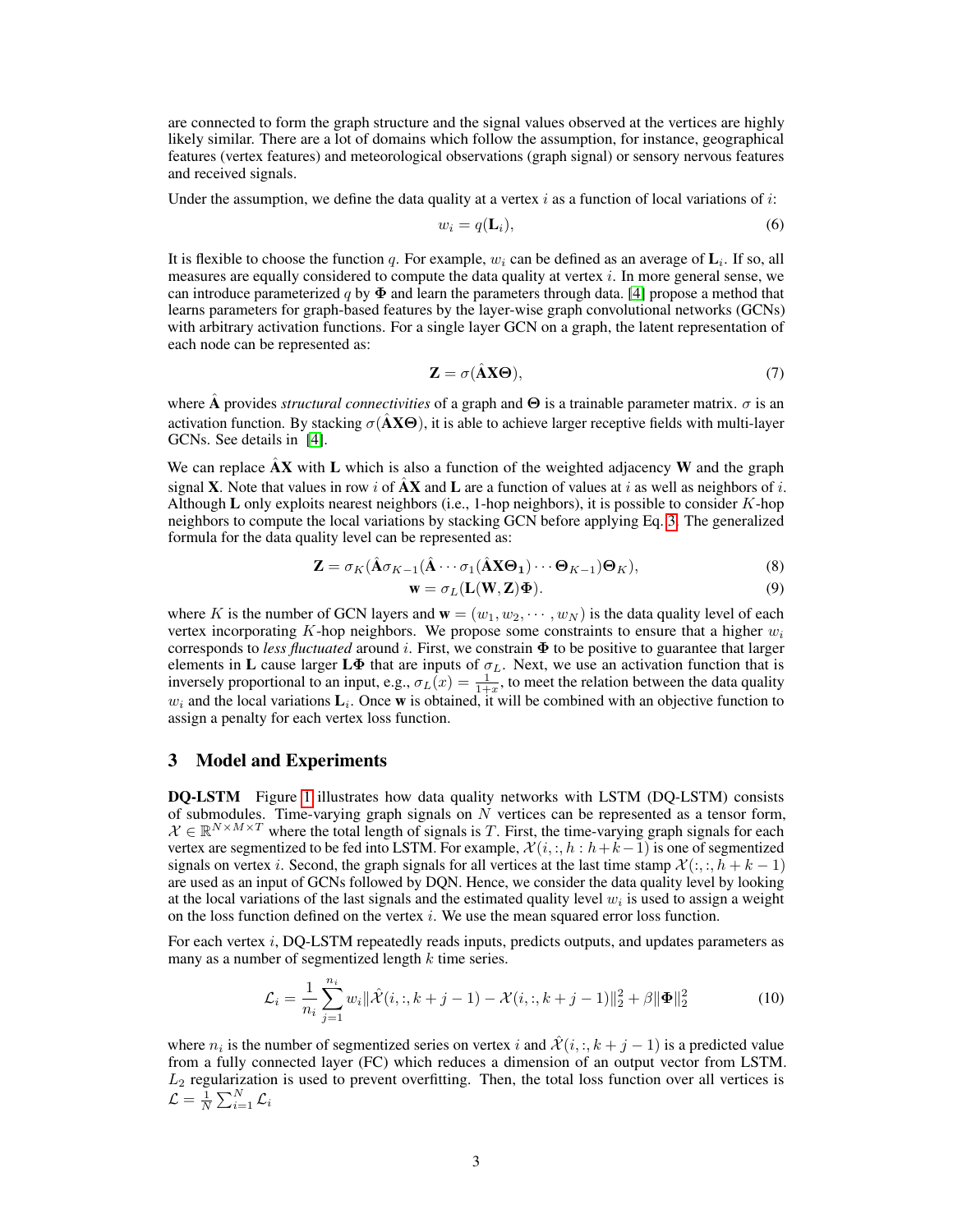<span id="page-3-3"></span>

| $14010$ 1. I organisating integer absorbed to $(111111)$ |             |                 |                 |                |                |
|----------------------------------------------------------|-------------|-----------------|-----------------|----------------|----------------|
|                                                          | <b>LSTM</b> | <b>GCN-LSTM</b> | <b>GCN-LSTM</b> | <b>DO-LSTM</b> | <b>DQ-LSTM</b> |
|                                                          |             | $(K=1)$         | $(K=2)$         | $(K=0)$        | $(K=1)$        |
| WU7                                                      | 0.5823      | 0.5152          | 0.5073          | 0.5096         | 0.4788         |
|                                                          | (0.0656)    | (0.0081)        | (0.0261)        | (0.0152)       | (0.0111)       |
| WU8                                                      | 0.5911      | 0.5356          | 0.5151          | 0.5087         | 0.4856         |
|                                                          | (0.0221)    | (0.0398)        | (0.0272)        | (0.0117)       | (0.0086)       |
| WB7                                                      | 0.4725      | 0.4687          | 0.4411          | 0.4588         | 0.4108         |
|                                                          | (0.0277)    | (0.0348)        | (0.0321)        | (0.0148)       | (0.0129)       |
| WB8                                                      | 0.5435      | 0.5412          | 0.5296          | 0.4602         | 0.4574         |
|                                                          | (0.0376)    | (0.0483)        | (0.0164)        | (0.0440)       | (0.0178)       |

Table 1: Forecasting mean absolute error (MAE)

Dataset In order to have a fair comparison, we use real-world meteorological measurements from two commercial weather service providing real-time weather information, Weather Underground $(WU)^{1}$  $(WU)^{1}$  $(WU)^{1}$  and WeatherBug $(WB)^{2}$  $(WB)^{2}$  $(WB)^{2}$ . Both services use observations from automated personal weather stations (PWS). In the dataset, all stations are distributed around Los Angeles County and geographical characteristics where the station is located at are provided. These characteristics would be used as a set of input features V to build a graph structure. The list of the static 11 characteristics is, *Latitude, Longitude, Elevation, Tree fraction, Vegetation fraction, Albedo, Distance from coast, Impervious fraction, Canopy width, Building height,* and *Canopy direction*. At each station, a number of meteorological signals are observed through the

<span id="page-3-0"></span>

Figure 1: Architecture of DQ-LSTM that consists of GCNs followed by the data quality network DQN and LSTM. GCNs are for localized features from given graph signals (different colors indigate different signals) and DQN computes the data quality of each vertex. Each loss function on each vertex is weighted by the quality level  $w_i$ . Note that the dot-patterned circles denote the current vertex.

installed instruments. The types of the measurements are *Temperature, Solar radiation, Pressure*, and *Relative humidity*. 2 months observations from each service, July/2015 and August/2015, denoted as 7 and 8, respectively.

Forecasting experiment Since all models are dependent on the previous observations, we set the same lag length  $k = 10$ . Thus, k-steps past observations are fed into them to predict next values.  $\beta = 0.05$  is used for the L2 regularization of the final layer. For each month dataset, we split it into three subsets, train(60%)/valid(20%)/test(20%) sets. Among given measurements, *Temperature* is used as a target measurement and we repeat 20 times with random initializations.

Experimental results are summarized in Table [1.](#page-3-3) We report the forecasting mean absolute error (MAE) with standard deviations. Overall, models considering a given graph structure outperform a simple LSTM. Note that the graph structure is not given explicitly but constructed by features of vertices. While the connectivities and weights are dependent on the distance function, it cleary shows that knowing neighbor signals of a given node can help predict next value of the node.

Although GCN is able to transfer a given signal of a vertex to a latent representation that is more compact and expressive, it is difficult to learn a mapping function to the data quality level from neighbor signals directly unlike DQ-LSTM which pre-transfers the signals to local variations explicitly. In other word, given signal X, what GCN learns is  $w = f(X)$  where w is the data quality we want to infer from data, however, DQ-LSTM learns  $w = g(Y = h(X))$  where Y is a local variation matrix given by X in a closed form,  $h$ . Thus, lower MAEs of DQ-LSTM verify that our assumption in Section [2](#page-1-3) is valid and the local variations are a useful metric to measure the data quality level. It is also noticeable that DQ-LSTM with a GCN reports the lowest MAE among other models. This is because the additionally trainable parameters in GCN increase the number of nodes to compute better local variations.

<span id="page-3-1"></span><sup>1</sup> https://www.wunderground.com/

<span id="page-3-2"></span><sup>&</sup>lt;sup>2</sup>http://weather.weatherbug.com/